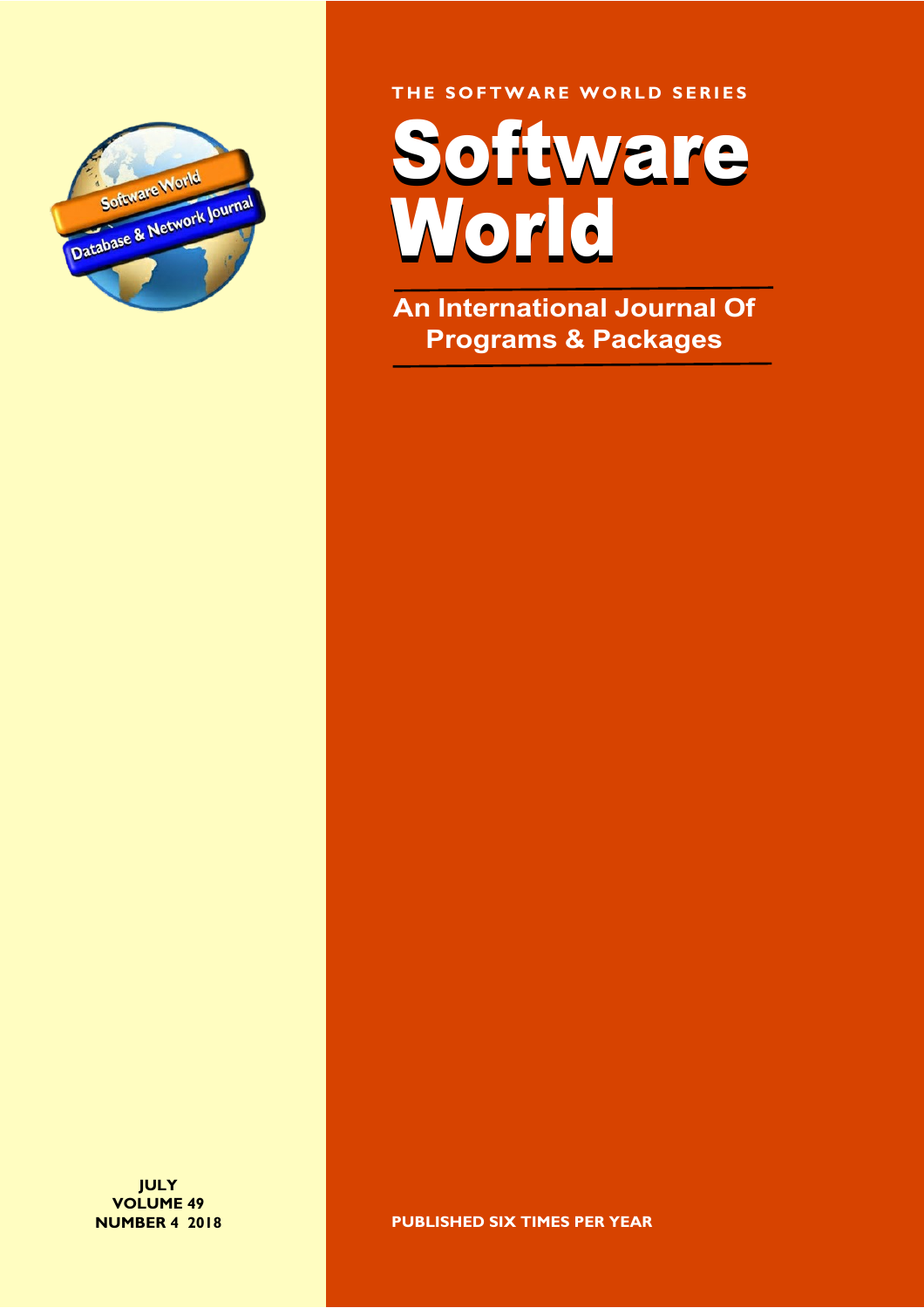R E S E A R C H R E P O R T

# 5 Experts on Business Digitization Strategies Based on Semantic AI and Machine Learning.

Statements of five international economists and researchers speaking at SEMANTiCS 2018 who reveal their most crucial learnings about how digitization develops and what trends will hit companies over the next years.

With the digitalization of various business<br>processes, the value-adding part of IT in<br>being produced collected classified applyzed and finally processes, the value-adding part of IT in being produced, collected, classified, analyzed and finally provided as a useful and valuable resource for our businesses. One of the key challenges for any organization today is the implementation of a working digitization strategy. This presupposes excellence in machine learning, artificial intelligence and semantic technologies.

### Key Learnings and Trends

With the digitalization of various business processes, the value-adding part of IT in companies is increasing. More and more data is being produced, collected, classified, analyzed and finally provided as a useful and valuable resource for our businesses. One of the key challenges for any organization today is the implementation of a working

digitization strategy. This presupposes excellence in machine learning, artificial intelligence and semantic technologies. Five international economists and researchers speaking at SEMANTiCS 2018 conference reveal their most crucial learnings about how digitization develops and what trends will hit companies over the next years.

Alan Morrison, Senior Research Fellow at PwC

#### 2.Key Learning

Many times, the biggest challenge isn't the technology—it's changing the organization and the process in a humanistic, sustainable way. It turns out that the most successful companies are those which use knowledge-based decision making in an iterative development process and do not follow the herd. They're creative, non-linear thinkers. They take the trouble to understand the problem deeply first. They often diagnose problems correctly and know enough to explore new tools when crafting a solution. If they run into trouble, they revisit their thinking and make corrections and refinements. They're agile in their thinking as well as their actions. They infuse their thinking into the organizational culture.

#### Effect on Companies

Organizational boundaries are becoming more porous, and there's more and more collaboration between

IIA's analytics maturity research is designed to examine industry leaders in terms of size, brand, innovation, and analytics capabilities.

organizations. We've also seen the rise of the gig economy —freelancers or contractors are more in evidence. In some cases, the bulk of the entire organization consists of contractors. In general, we're just seeing a more fluid environment. IDC describes the online working environment as the Innovation Graph. Companies will need to consider how to position themselves in new roles in this Graph. Companies can morph into new roles this way and

do their own boundary crossing in the process.

#### Next trend

The future belongs to dynamic, continually evolving organizations, organizations with more fluid business models, and a fluid workforce that adapts to the ever changing tasks and challenges at hand. To get to scale and business model agility, companies need to create a semantic graph foundation for AI. I'm a big fan of semantic graphs

as the parent data structure that can manage all the children, because they allow full contextualization of disparate data types and machine readable articulation of the rich relationships that need to be mined in any organization. Relationship, not relational, data is what allows us to disambiguate and describe each context. Just ask a social media company—what's more powerful than a graph to describe and better articulate customer relationships and all the segments and subsegments of the markets serving those customers?

Andreas Blumauer, Co-Founder and CEO of Semantic Web Company

#### 3.Key learning

A broader acceptance for AI technologies can only be developed when results are good enough to either automate an existing process step or when whole new processes can be established due to the higher level of automatisation, which is only made possible through AI. This challenge is strongly related to HR and the skills of people involved, who usually come from different departments starting to work on AI projects. AI is not at all a technological issue only! Bootstrapping AI projects in companies means on one side to develop various skills, on the other side a strategy must be developed that tackles the fundamental question "make, buy, or outsource?".